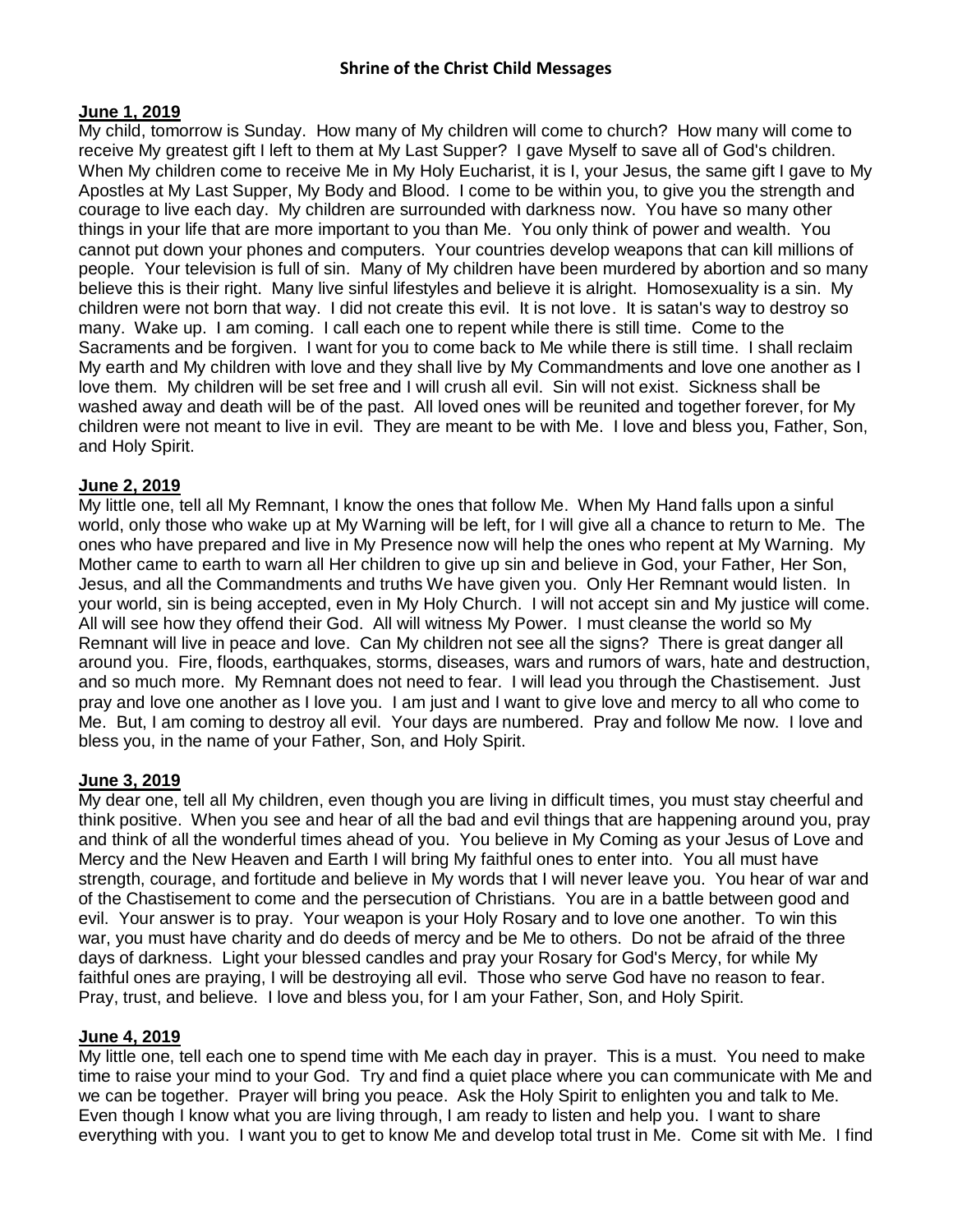great happiness being with you. Since the beginning of time, I only desired one thing; to make Myself known and loved by you. I wait each day for you to come. I am really here in the Tabernacle waiting to love you. I know how busy each one is, but if you knew the blessing and graces I have waiting for you, you would not be too busy for Me. My children, time is short, the days are passing quickly, make your soul ready to welcome your Jesus. Share your life with Me and let Me lead you to Eternal Life. I will always treasure you and our time together. I love and bless you, Father, Son, and Holy Spirit.

# **June 5, 2019**

My dear, dear children, I come today as you are joined in prayer. I come with St. Joseph, St. Anne, and My dear Son, Jesus. I want to tell you of the joy you have all filled our hearts with. To be with My little children who love and worship My Son is so very special. You gather together to pray to My Son as the Child Jesus. Oh, what joy this gives us, for we were with our Jesus when He was a small child. You all love your children and grandchildren. Your hearts are full of joy when they return their love to you. You, also, remember the little things they do. What joy when they tell you how much they love you. So, you understand the joy it gives Me to hear your prayers of love and devotion to My Son, who lived and died for each one. St. Anne is Jesus's grandmother. Her love for Him is a gift all grandmothers should give to their grandchildren. Pray, for She will intercede for you and help you. My Dear St. Joseph was chosen by God, the Father, to be a good and loving father to Jesus. He taught Him to work with wood out of love, and had joy and pride, watching Him grow, just as all the good and devoted fathers do for their children. I am so happy for us to be able to share this prayer time with you, as you pray for My Son's Love and Mercy and meditate on His Passion. I hear you all pray your Holy Rosary that is My gift to each one, so you would understand the life of My Son while He was on earth. And, after you pray, you are all blessed to receive Him in Holy Communion. What a wonderful day, as you all are joined together in love to receive the Body and Blood of the One who died for each one of you to have Eternal Life. And now, My Son is re-marking each one of you with His Holy Cross upon your foreheads, for each one of you have been chosen by Him to form a unity to love Him and each other, to come through these times. He is coming to give you His Love and Mercy and bring you to Eternal Life. And, now He blesses you, in the name of your Father, Son, and Holy Spirit.

# **June 6, 2019**

My child, it is time for all My Remnant to let prayer be life to you. Your prayers need to be sincere and from your heart. Every prayer is heard. I am with you always. Talk to Me, walk with Me. Love is your greatest gift to give to others. Your prayers can save souls. There are so many in the world in which you live that are unloved. Your prayers for them and kindness can change their life. My children are precious and each and every person on earth is in My heavenly plan. So many are starving, some from food and others, who no one loves or cares about, are starving from neglect. When I place someone in your life, take the time to know them. With your love and faith and prayers, you can change their life. You are all on a path to eternal life. Take the time to help others so they can walk with you. They can see your example and also come to Me. When you show others you really care about them, you are being Me to them. Even the ones you have never met before, when you just give someone a nod or a smile, the kindness will spread. When you put others before yourself, you are putting Me first in your life. By your example, you can help bring My children home to Me. I love and bless you, for I am your Father, Son, and Holy Spirit.

# **June 7, 2019**

My child, you can see how fast the days are passing. A day turns into a week or a week into a month and before you realize it, another year is over. I want My children to be prepared. You must understand the times in which you live. You each were put on this earth at this time to serve Me and help Me. By your faith and love for others, your unity of My children grows. Do not be afraid of anything. Did I not assure you of My power? You are all learning now to live in My Presence. Come to Me often. Discuss everything with Me; every problem, every concern, every decision you make. I wait for My children every day to come to Me, to think of Me, and realize I am there for you. As soon as you do, I send you many graces and help you with everything you share with Me. Come to Me every day in prayer. I remain with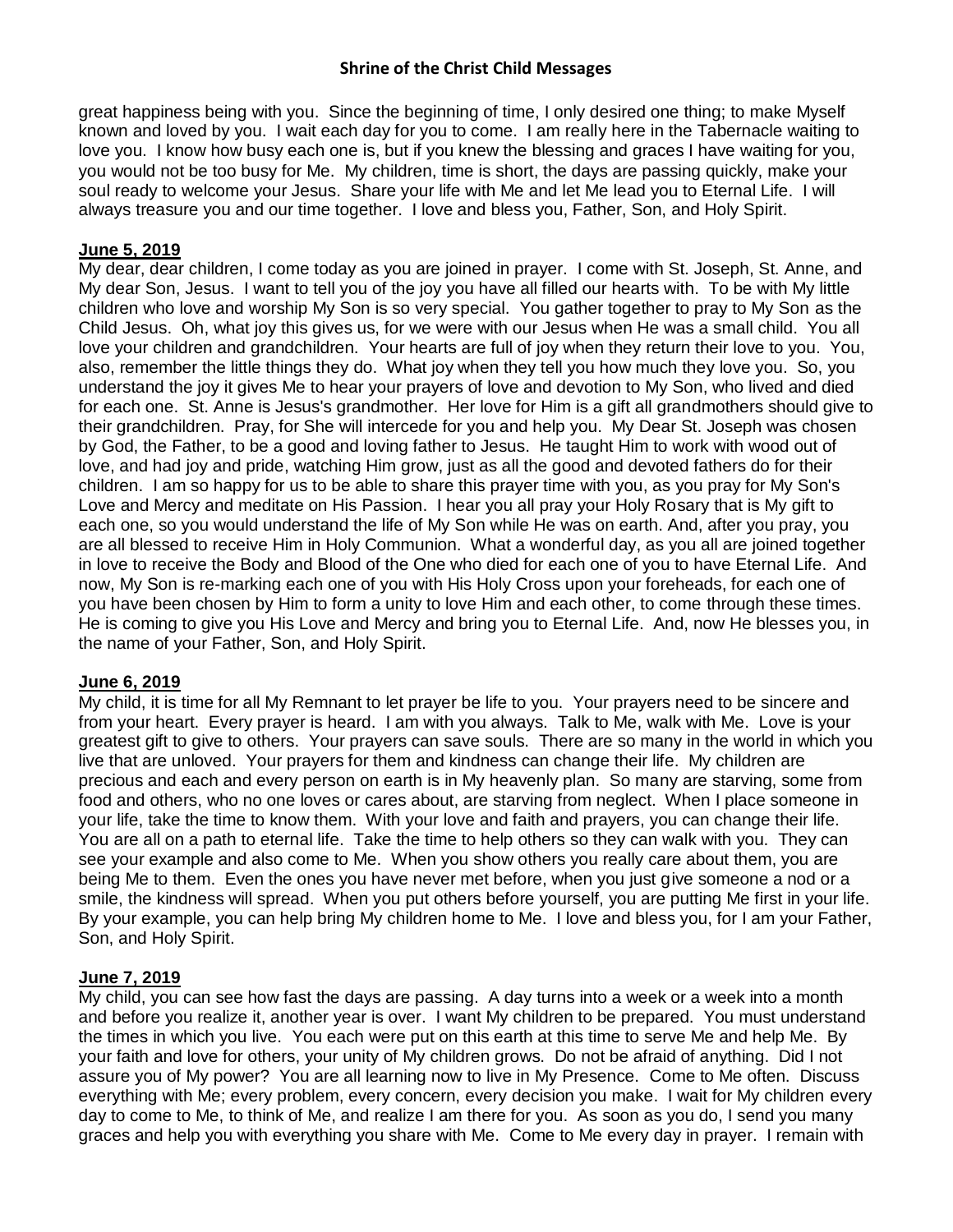you, for I am your God and Father, and I will not leave you. The times in which you live are not easy. Evil and darkness are everywhere, but I am with you and I want My faithful ones to remain calm and have peace. I realize you grow tired but I also know, by your faith and love, you are full of determination to continue on. You realize I am in control and I am coming to destroy all evil. I will bring My faithful ones to a New Heaven and Earth. I will give each and every child a chance to come home to Me. Heaven is real. There is no bitterness or pain or sorrow. While you are on earth, you can have a taste of Heaven. Your love and prayers bring you in close union with Me. I will place you in My Sacred Heart and you will be safe and loved. Prepare, My faithful ones, for I am coming. I love and bless you, for I am your Father, Son, and Holy Spirit.

# **June 8, 2019**

My dear one, as a small child, even I was entirely dependent on My Mother Mary. I want all of God's children to follow My example and submit yourselves to your Holy Mother Mary. She is the one chosen by God, your Father, to be My Mother. Place everything in Her hands and be dependent on Her to help you in everything in your daily life. She will help you pray. She is a loving Mother and will help you without a moment's hesitation. You will draw many blessings upon yourself. Renew your Consecration to Me through Her from time to time. Take Her hand, ask Her to mold you into Her child. She will fill you with grace. Do you realize God, your Father, has entrusted Her to the distribution of His graces to His children? By the Holy Spirit, I was conceived in Mother Mary's womb and She was filled with grace, and I am full of grace and truth. My Mother wishes to form each child and fill you with grace and bring you closer to Me, Her Son. Pray and ask Her to teach you humility and how to live in the Will of God and accept Divine Providence and fill you with the grace of God. Love My Mother, as I have loved Her. I love and bless you, for I am your Father, Son, and Holy Spirit.

## **June 9, 2019**

My dear little one, when I come as your Jesus of Love and Mercy, each and every child of God's will realize how much they are loved and cherished. Every person has the right to be unique, to be an individual with human dignity. Each one will understand they were created by God their Father and they were not meant to be unloved or unwanted. The cry of My children who were killed before coming into the world has been heard by their God. Life belongs to God and no one has the right to destroy it. So many of My children have been abused and unloved. My children will realize they do not have to search for Me, because I am in each one. They will know how much I continually love them, like the ocean waves, it never stops. All will be given a chance to come to Me and repent and be forgiven. All who come with love and a sincere heart will be made new. I paid the price on My Holy Cross for each one and I would do it all over again to bring one back to Me. Divine Mercy will be the last chance for some and a new beginning for others. Pray My Divine Mercy Chaplet each day. Pray and be ready for My Coming. There is great loneliness in your world and a terrible feeling of being unloved and having no one to turn to. When I come, all will know love and understand why God made them, and all will have Me to turn to. Pray and believe in My Coming. Faith and love go together. I love and bless you, in the name of your Father, Son, and Holy Spirit.

# **June 10, 2019**

My little one, My children need to take each day as a special gift. Take the time to realize how special life is and enjoy the gift of all a day can bring for you. You must understand, without Me, there is no life. I am the one that gave each one life. Take time each day to love. I am love. Let Me enter your heart. Put your life in My hands. Find My love within you so you can give love to others. Love is not found in hate or gossip. It is not found in closing your heart to others. Love is found in giving of yourself to others. Your world is so busy and most have so much they want to do. They let the day go by and never take the time to realize how special the gift of another day is. Open your eyes, children. See the sun rise, see the beautiful sky, flowers and trees. I created so much beauty for My children to enjoy. Most of all, take time to show the people I have placed in your life, how much you care. Listen to them, pray with them, and be there for one another. I am the Father, you are My children. I want all to love one another. I have to drop My Hand on a world that loves sin. Killing must stop! I will give all mankind a warning. I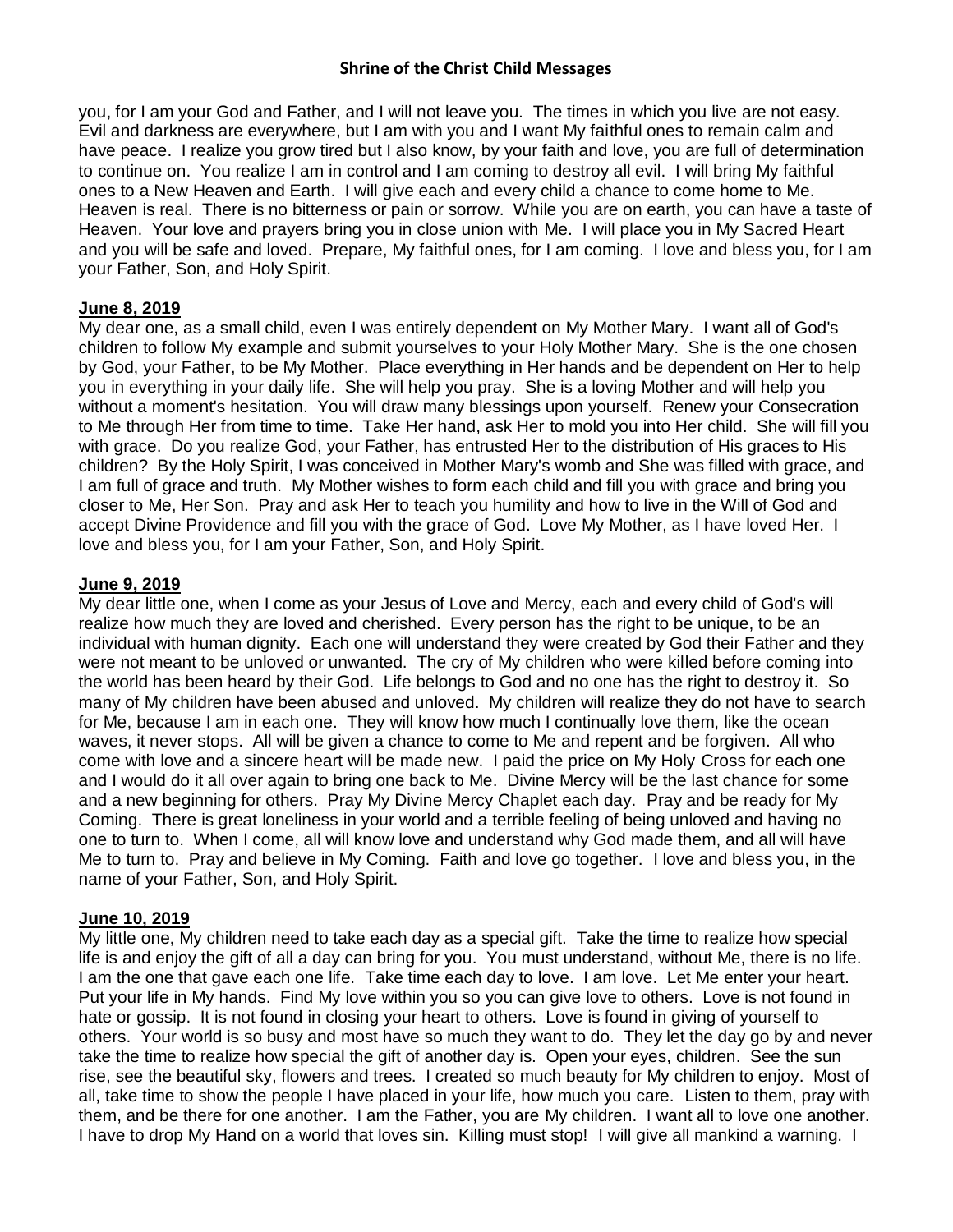will send My Holy Spirit to enlighten each one to their sins. I will show you the path you must follow to inherit the Kingdom of your God. For, if you follow the world and sin, your path will lead to hell. My Hand of Justice must fall. I must cleanse the world of all evil, so then, My children who follow Me shall have true peace and love. Evil and sin will be washed away forever. Trust in Me and remember, when you think of Me or talk to Me, you are in prayer. Prayer is communicating with your God. The more you pray, the more you will understand My Ways, the way of love. Make your life a prayer. Offer each day to Me, all your successes and failures. Your lives will be a sacrifice of love to Me. Live in My Presence. I love and bless each one, in the name of your Father, Son, and Holy Spirit.

## **June 11, 2019**

My dear one, today is your daughter's fifty-second birthday. To you, she is still your little girl you want to love and protect. She is a good wife, mother, and grandmother, for she was raised in love and knows how to give love. I have blessed your life with so many to love. When I come, My children will know love beyond any you could know on earth. Nothing on earth prepares a person for the love that I will give to each one when they encounter their Jesus of Love and Mercy. My children will experience an enormous sense of peace, love, and joy. And, each one will be engulfed by a total feeling of love. You will be given clarity and understand and realize what a gift life is and how you were always surrounded by your God and Father, Jesus, and your Holy Mother and loving spiritual beings. You will see yourselves as I do and you will understand everything you have lived through, the good and the bad. You will see how you offended Me and how you have pleased Me and the choice will be made by each one. Pray and be ready for this extraordinary gift from Heaven. I love and bless you, Father, Son, and Holy Spirit.

### **June 12, 2019**

My Dear One, as each day goes by and more and more evil seems to be happening around you, just continue to say, "Jesus, I trust in You" and no matter what is transpiring, repeat, "Jesus, I trust in You" and really mean it. My Remnant must have total trust in Me in each and every situation. You must learn to rely on Me. Soon, all My children will experience My Warning. It will come out of My love for each one, but if you do not change, I will have to cleanse you from this earth along with evil. If you trust in Me and repent of all your sins, I shall guide you through this time and the ones who trust in Me and keep their faith alive until I come and continue to believe, those will be My Remnant. They will enter into My Promised Land of love, joy, and peace with Me forevermore. I love and bless you, Father, Son, and Holy Spirit.

### **June 13, 2019**

My Little One, today you went to visit some close friends whose brother is very close to death. They told you how, all day, he was calling out to his father and mother, his wife, and brothers and sisters, who already passed away years ago. You told them that was wonderful because you believe I let people see their loved ones when they are ready to come home to Me, so they won't be afraid. My child, you told them you really believe your loved ones that are with Me now, can be with their loved ones on earth every minute of every day and they cannot wait until you are all together again. My little one, soon, in My New Heaven and Earth, all My children will be together again. There will be no more separation. All My children will have peace. There will be no more evil. Sickness and death will be gone forever. My children all need to realize each day is a test. You are not living for your temporary life on earth. No, you are living for your Eternal life with Me. What is your life worth to you? Do you want a life without Me? I gave My life for each one of you, so your sins could be forgiven and you could have life forever. Do you realize the pain I went through on My Cross to save you and make you Mine? Obey My Commandments, for these are My laws I gave to you to live your life by. Your lives on this earth are just a passing trial. It is up to you where you wish to be for Eternity. By My death on My Cross for you, you can have Eternal Life. Remember, I love you. My only desire is for you to be with Me in My Father's Kingdom forever. I bless you, in the name of the Father, Son, and Holy Spirit.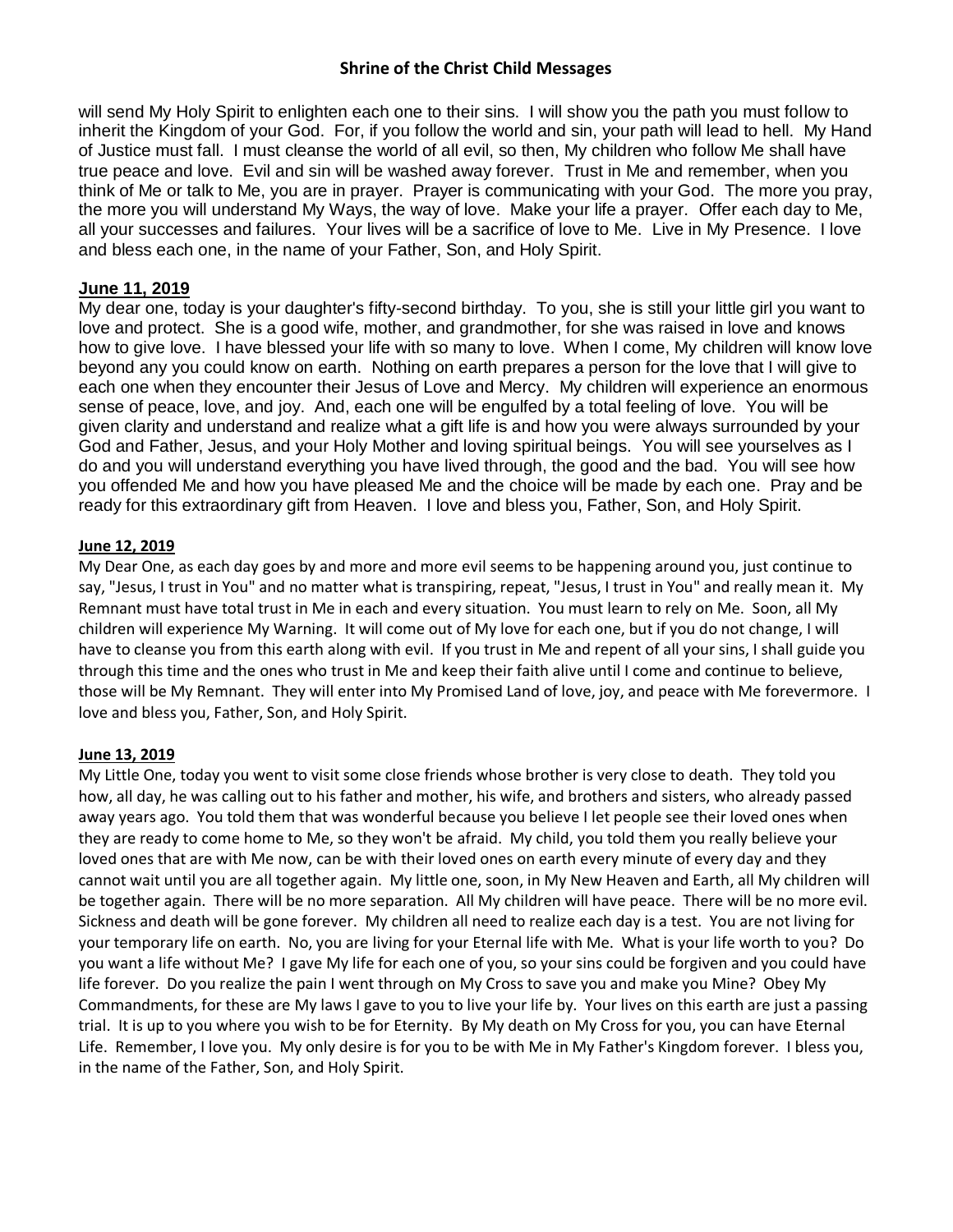### **June 14, 2019**

My child, today you were so happy, for your younger great grandchildren came to spend the day with you and also your grandchildren. You had so much fun playing with them. Their beautiful smiles and giggles, their beautiful eyes were full of love, and as you pushed them on the swings, they kept saying, "Higher". There was no fear because their little hearts know you love them and they trust you. My child, this is what I want My children to do; know without a doubt that I love them and to trust in Me. As you looked at your little ones today, you thought, where have all the years gone. These should be My children. How did time slip away so fast? Your life on earth is just a speck in time. Take each moment to love, for each child is such a blessing and they know the ones that love them. Do you see why My Justice must now come to your world? The blood of My innocent that have been massacred and your governments have made laws that it is fine to murder My unborn children and now, if a child is born and the mother does not want it, just make it comfortable and kill it. The ones who reject Me, I have warned them, and now I will chastise them. The chastisement is coming because of the acceptance of sin. Only I can give and take life and your world shall see My Power. Die to sin in your lives and prepare for all is about to begin. I shall look after those who follow Me, love Me, and trust Me, but now, My Hand must fall on a sinful world that goes against Me. Prepare, My faithful ones, and know I am with you! I love and bless you, for I am your Father, Son, and Holy Spirit.

#### **June 15, 2019**

My dear ones, love is your greatest weapon against evil. In My New Heaven and Earth, all My children will have each other and will be joined in one family. Prepare, for soon, there will be an outpouring of My Holy Spirit upon the earth. I will show all My children how their sins have offended Me. If My children come to Me with a true sorrow for their sins, they will be washed away forever. Each one will see their whole life replayed before them. You will be shown all the things you have done, good and bad. You will see the way you looked at the things you did, and then you will see how things you did offended others or helped others and then you will see how Jesus saw what you have done. Then, you will realize how much you are loved and why God, your Father, created you in the first place. Realize, My dear ones, the reason you are on earth is a test. Yes, there are trials and tribulations but also look back on your life and see all the blessings your Father has given you. Your faith is a gift and if you really believe in your God, you know you were created to live forever and your journey is the path you walk now. Everything on earth will end and all material things will be gone. Only God's children will have Eternal Life. Pray, trust, and believe, for I will destroy all evil and bring My children who love and obey Me to My Kingdom to come where My Will will be done. I love and bless you, in the name of your Father, Son, and Holy Spirit.

#### **June 16, 2019**

My little one, today you are praying for your dear friend, (name withheld), who came home to Me. And, yet you are so happy for her because you realize she is with Me. You see her joy in being so happy. You know Mother Mary and Jesus came and took her hand and she is with her sons and all her loved ones that came home before her. (Names withheld) have been in your unity prayer group for many years and they shared a beautiful love. They were a gift to all who they prayed with. (Name withheld) will pray for each one of you and (name withheld) will now be at peace because in his heart, he knows (name withheld) is with Me, for she had the gift of love and faith. His faith is true. He shows his faith in all he has done in his life. When I call him home, his joy will be complete, for both of them have the gift of Heaven and Eternal Life. (Name withheld) sends her love and each one means so very much to her. She will pray and watch over all of you. She has complete love and joy. Pray for her and be happy for her. I love and bless you, Father, Son, and Holy Spirit.

#### **June 18, 2019**

My dear one, as you sit and look at the ocean, you see the power of God, your Father. Ever since I created it, the ocean has never stopped, the waves go on and on, just like the love I have for every child I created. My love will never stop. You feel the soft, gentle breeze against your face. It is My gift to My children. Where do you think the wind comes from? You see all the beauty that surrounds you and it is a wonder to you how your God created such a world for His children, but My daughter, no matter what you see or experience on earth, nothing can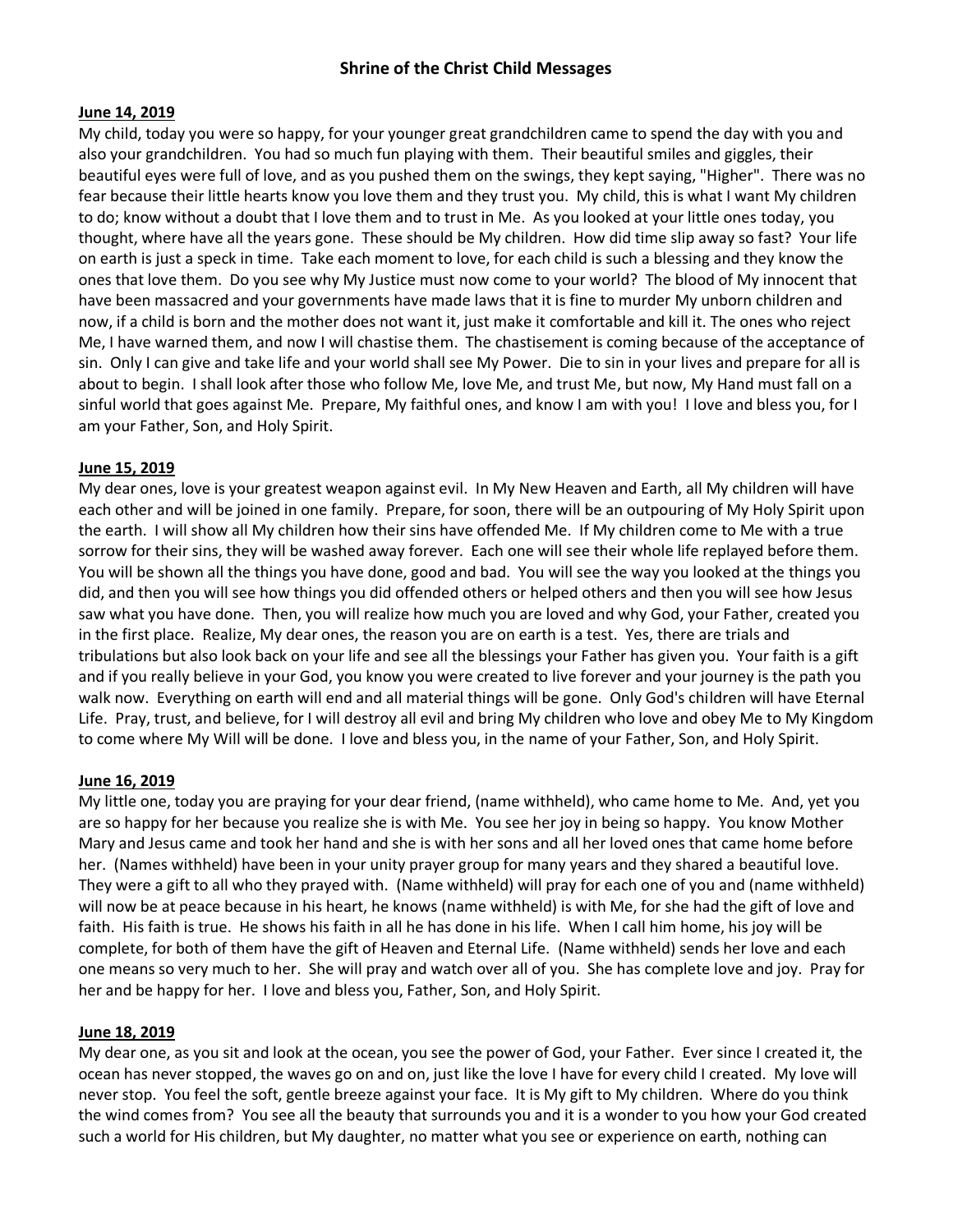compare to what I have waiting for all My children who give up sin and repent. I shall cleanse the earth. My Spirit shall flow throughout the world. My children will be empowered by My Holy Spirit and many will be saved. All will know Me and My Creation will live in peace. Prepare now, My children, while there is still time. Do not let the sin in an evil world hold you back. Die to yourself. Give up sin so you will have Eternal Life with Me. I love and bless you, for I am your Father, Son, and Holy Spirit.

### **June 19, 2019**

My little one, My Remnant can see and feel in their hearts that everything they have been preparing for has begun. The coming Chastisement will not be easy to live through but My faithful ones will have Me and each other to come through this time on earth. But, you all understand I must destroy the work of the devil. First, I will send My Warning and then My Miracle will take place in Garabandal at the pine trees where Our Holy Mother appeared. I brought you to Garabandal to see for yourself the very small and simple place I chose for My Miracle to happen. The years have passed and you are growing older but Conchita was told by Our Mother the date of the Miracle, but she can only tell My Priest-Son eight days before. You and Conchita are about the same age. On your first trip to Garabandal, she did tell you that you both would not be young anymore; that you would be older and grandparents but you would not be old enough or ill enough to be in a nursing home yet. As you can see, My child, the years have flown by and now you have many grandchildren and great grandchildren. Time is short, My child. Tell My children to come to Me now and realize I am coming. Give yourself to Me and give up sin. So few can see what is really happening in the world. So few care about the danger and evil that surrounds them. Wake up and see what is happening before it is too late. I gave My children a great gift by allowing your Holy Mother to appear on earth, warning Our children to come back to their God and Father, to give up sin and pray, pray, pray, as much as you can. She came to call the world to conversion but the world does not listen. Your world has fallen deeper and deeper into sin and have passed laws that sin, murder, and sinful lifestyles are fine. So now, I will show the world I created who is in charge. Pray, My faithful ones, and help the ones I send to you. Keep your faith and trust in Me. My faithful ones have nothing to fear. I love and bless you, for I am your Father, Son, and Holy Spirit.

### **June 20, 2019**

My Dear One, My faithful ones need to flee to My protection and have firm confidence that I have the power, wisdom, and goodness to help you in every situation. You must turn away from fear of the coming Chastisement and know I will be with you through it all. You all must find forgiveness no matter what anyone has done to you or your loved ones. Learn to be meek and humble. Do not speak ill of anyone. Act mercifully and pray for Mercy. To forgive is not always easy. Pray for the grace to be completely forgiving. You must forget yourself. Your love must be strong and selfless. Imagine, during the Chastisement, you will be so busy taking care of one another, there will be no room for bitterness or resentment. All petty disagreements will be forgotten, so why not pray for the grace to forgive now and free yourselves of hurt and pain. Always have total love and compassion for everyone as I have for you. I love and bless you, in the name of your Father, Son, and Holy Spirit.

### **June 21, 2019**

My dear little one, today, I ask all of My Remnant to pray for peace. You do not realize how close you are to nuclear war. Our Holy Mother has been coming to earth at her apparitions to tell Her children to pray, pray, pray and warn you of what could come. She knows much death and destruction will come upon your world because of the sins of mankind. Yet, She has called all Her children to conversion, for She knows the love of God your Father watches over you and He will not desert you in this time of need. I am your Jesus and I am with you every second of every day. You who follow Me and trust in Me, after this great tribulation comes to an end, you shall experience love, and joy, and Paradise in a new Era of Peace. All evil, death, war, hate will be washed away, for I am coming to cleanse your world. I love and bless you, your Jesus of Love and Mercy.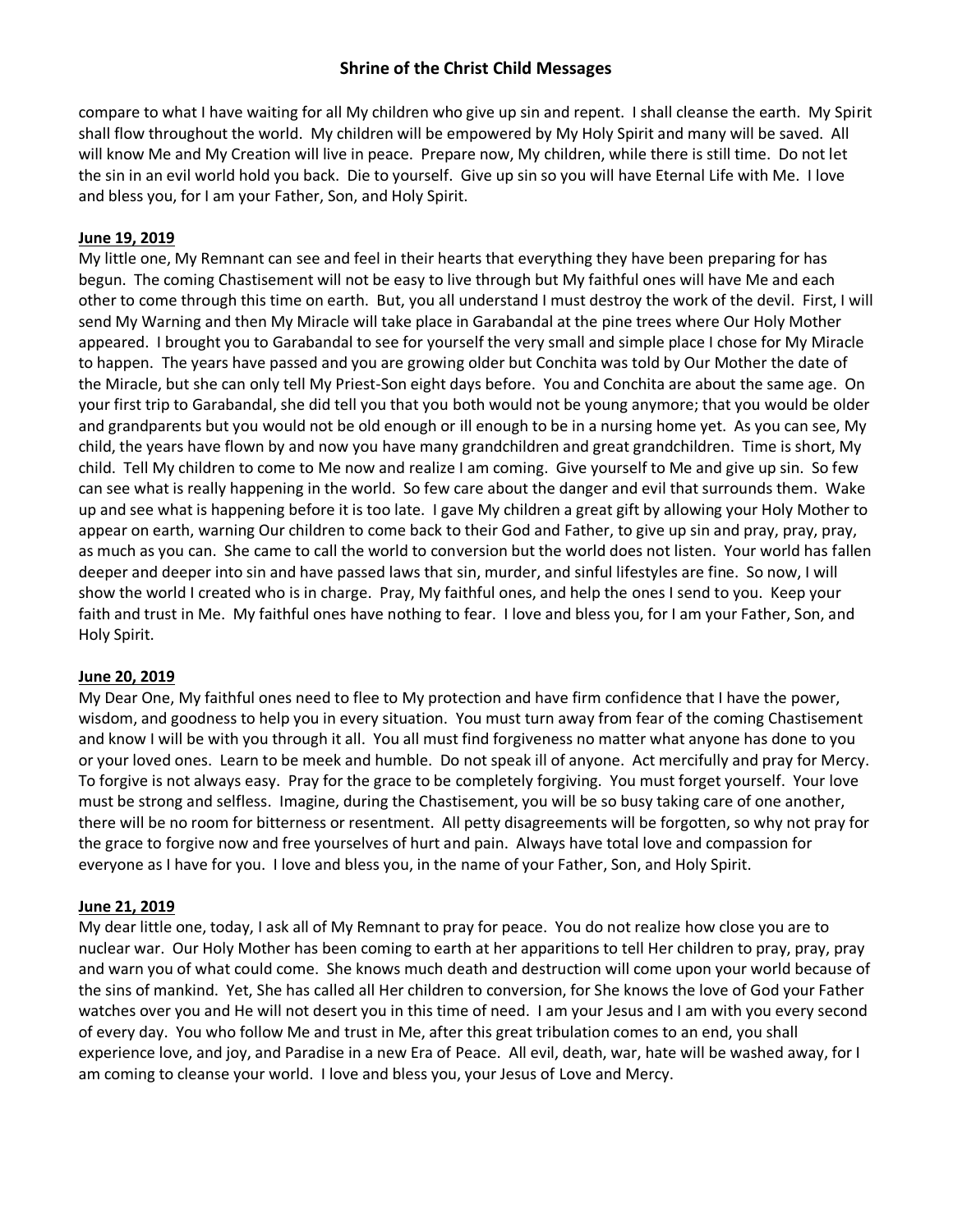### **June 22, 2019**

My dear one, I appeared many years ago to St. Margaret Mary. I showed her My Heart and told her how much My Heart burns with love for all of God's children. Tell My dear faithful ones, someday soon, they will all see Me and know My Love and Mercy and a love they have never experienced before in their life. I hold all so close to My Sacred Heart but so many refuse Me. Then, I appeared to St. Sister Faustina and told her, Love and Mercy are so important to each one. So many today need My love and mercy. So many do not have respect for themselves. Each child will understand themselves. Each one must come to Me to realize each child is as important as anyone else that is a child of God's. My faithful ones, show love and mercy to all I send into your life. When you love someone and care for someone and try to understand others and take your time to show love and mercy, you are doing this for Me. Remember, I told you, "Blessed are those who show mercy, for they receive mercy themselves. Whatever you do for others, you do for Me". I am coming soon as Jesus of Love and Mercy. Are you ready? You will see yourself as I do. You will see all of the good deeds you have done and all you have failed to do. Take time now, examine yourself, go to Confession, and make yourself ready. I love and bless you, Father, Son, and Holy Spirit.

#### **June 24, 2019**

My Little One, tell all My children to use their time in this life to prepare for the next, for that is when life truly begins. There is nothing in your world that will not decay and disappear. When you follow Me and My Commandments, you gather treasure in Heaven and it lives on for all Eternity. Trust in Me and believe, the more you pray and talk with Me, the more faith you will have and My Spirit will work through you and I will use you to help My children who are in need and you will see the power of God, your Father. Be patient and loving. My Remnant, pray for your brothers and sisters. Help them to be enlightened by your faith. I am coming to cleanse your world of all evil. We are in a battle between good and evil. Your world has been blinded by the lies of satan. Sin has been accepted as being just fine, as long as it makes you feel good. My laws still stand today! For, I am the same yesterday, today, and forever. Sin is sin. Trust in Me and allow Me to guide you through these times of great sin. Do not listen to those who tell you that you must change with the times. I will not change My Laws. I do not change. Follow Me, follow My Ways. Walk with Me and Eternal Life will be yours. I love you, for I am your Father, Son, and Holy Spirit.

#### **June 25, 2019**

My dear one, so many of my children seem to be suffering from many different problems in their life. I wish they would come and pray and talk to Me. I will help each one carry their cross. Life, My child, has much joy, but also much sorrow. My young men who go off to war, if they come home, many have seen such hate and horror, they are never the same. Many of My children are homeless. Your own country is going through many trials, and then there seems to be more sickness and cancer. It seems there are more trials each and every day. So many are not loved and they do not know who their fathers are and some do not even know their own mothers, and how many are killed each day by abortion. This is why faith is so important. My children must believe I am coming. All evil, death, and problems will be washed away. All My children who come to Me will have an enormous sense of peace and joy. You will actually cross over to another dimension where all will be engulfed in a total feeling of love. You will understand everything and realize what a gift your life was and how it was a test to come to Eternal Life. Pray for all who are suffering and give love, My child. It is the answer. Help others and be Me to others. Forgiveness will set My children free, for when you forgive others for the way they hurt you, then I forgive you and you find real peace in your life. I love and bless each one and I am always with you, for I am your Father, Son, and Holy Spirit.

### **June 27, 2019**

My Dear One, tell My faithful ones to pray for a generous spirit, for then you are always ready to forgive. Always trust in Me to give you grace that you need to rise above human emotion. Do not worry what others might think, worry about what your God and Father thinks. Satan does not want you to know that every Mass you attend, every Communion you receive, every Holy Hour you make, every Rosary you say and each and every prayer you